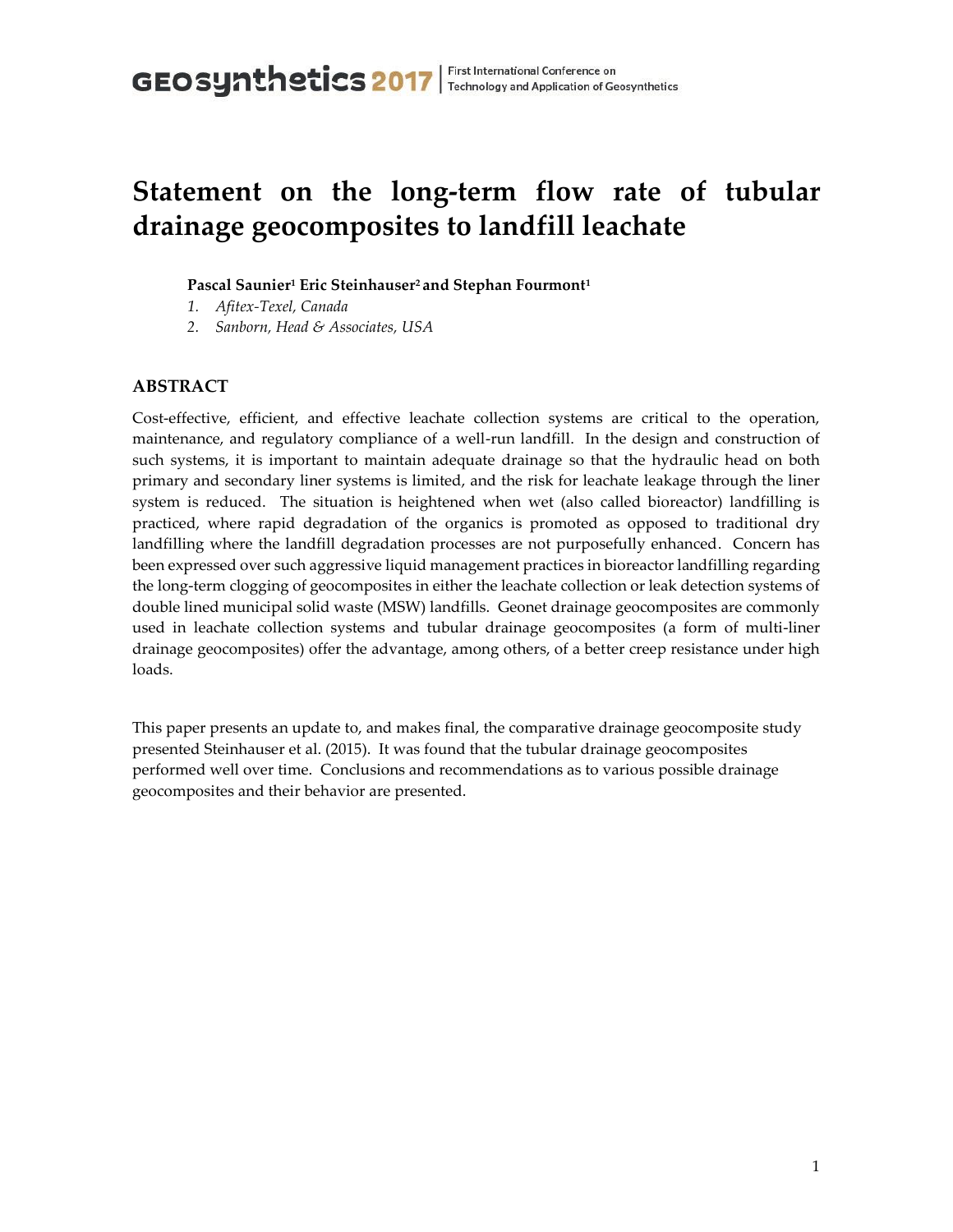### **INTRODUCTION**

Proper management of leachate within a lined landfill is essential. Solid waste regulations limit the head of leachate that is allowed above a landfill liner system, and the failure to efficiently remove leachate could lead to stability concerns. The current state of the practice is to use a granular material that exhibits a high hydraulic conductivity (e.g., sand, gravel, or fine aggregate), a geosynthetic drainage material that exhibits a high transmissivity, or a combination of both. The selection of the leachate drainage layer materials is based on many considerations including the landfill configuration, climate, and available materials. Often, a combination soil/geosynthetic layer is used, in which the soil layer also serves as the protective layer between the waste and the underlying geomembrane liner. In addition to the hydraulic considerations, landfill designers must also consider protecting the geomembrane liner from puncture of the overlying drainage/protective cover soil under the anticipated load during construction and throughout the life of the landfill.

Because of the regulatory requirement to limit the head of leachate on the geomembrane liner, geosynthetic drainage geocomposites are commonly used. These materials can provide both the desired hydraulic characteristics as well as puncture protection. To date geonet drainage geocomposites (i.e., a geocomposite comprised of a geonet core sandwiched between two nonwoven geotextiles heated bonded to the core) have been used in North America. However, in Europe and Africa more than 10 million square meters of tubular drainage composites (e.g., a perforated, small diameter tube spaced between two nonwoven geotextiles needle-punched together) have been installed since 1992 for gas or liquid drainage in building, roadwork, environmental and mining applications (Figures 1 and 2).





**Figure 1** Roll of tubular drainage geocomposite **Figure 2** Leachate drainage at the bottom of landfill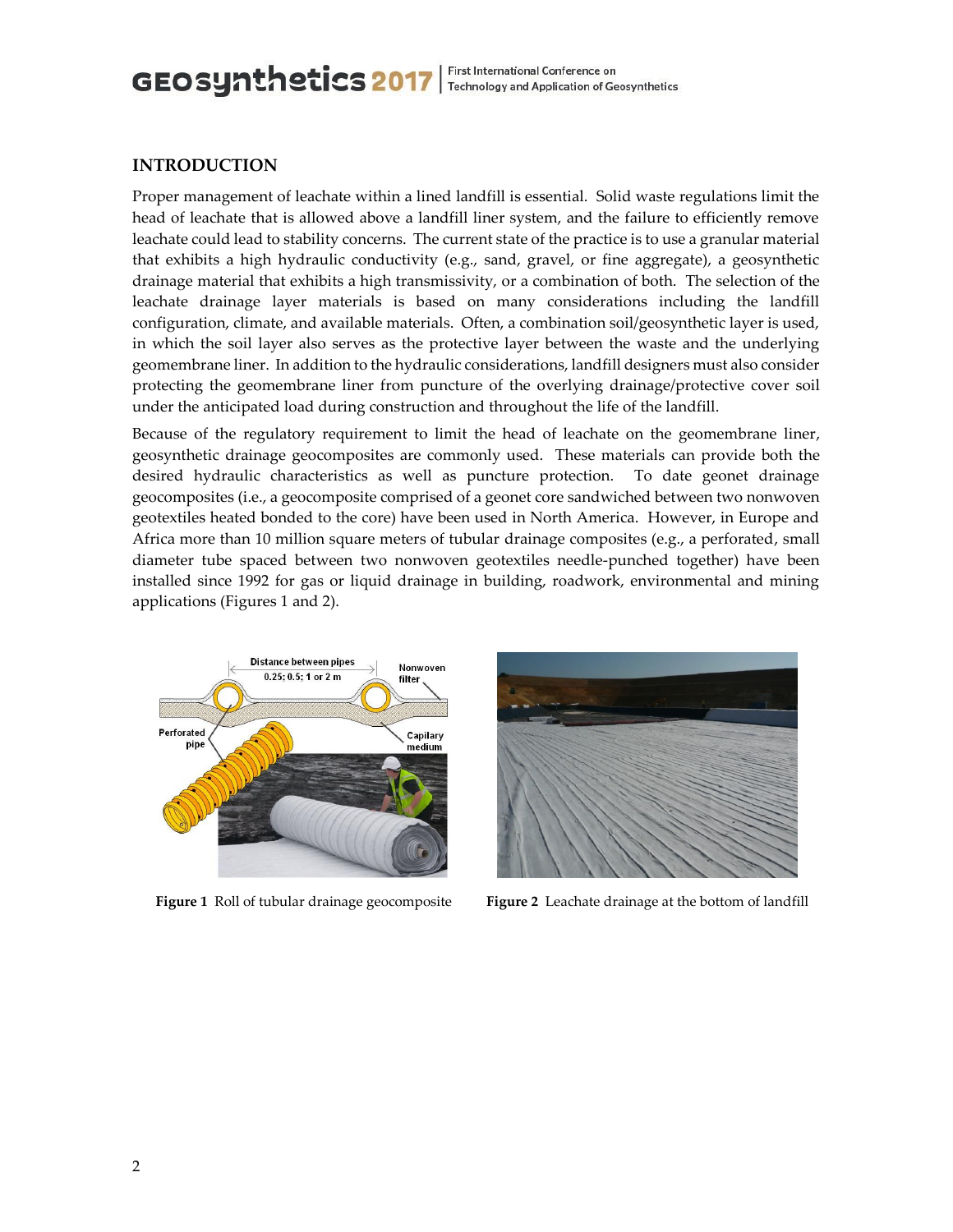An important characteristic of tubular drainage geocomposites is that they maintain their transmissivity (the volumetric flow rate per unit width of specimen per unit gradient in a direction parallel to the plane of the specimen; see ASTM D4716) under significant normal stresses (Saunier, et. al., 2010) in large part because they do not experience geotextile intrusion into the primary highflow component. Therefore, for most of the applications, the applied combined reduction factors (intrusion of the geotextile into the drainage core  $RF_{IN}$ , creep of the drainage core  $RF_{CR}$ , chemical clogging of the drainage core RF $cc$  and biological clogging of the drainage core RF $_{BC}$ ) for tubular drainage geocomposite are almost half of those applied to standard geonet geocomposites (Maier, et. al., 2013). Figure 3 present a schematic of a transmissivity testing device. Figure 4 provides transmissivity test results for a tubular drainage geocomposite with four equally spaced, 25-mm diameter pipes per meter width of product.





The rationale for considering tubular drainage composites in leachate collection layers is based on an evaluation of laboratory testing of different types geocomposite drainage materials, and is presented below.

# **LABORATORY TESTING**

### **Background**

The design of drainage geocomposites for leachate collection layers for lined landfills considers several factors including the capacity of the geocomposite to transmit the liquid and the ability of the geotextile component of the geocomposite to protect the underlying geomembrane from puncture from the overlying granular material. These two functions are related because the mass of the nonwoven geotextile has a direct effect on the hydraulic characteristics of the geocomposite. According to GRI Standard GC8 (Geosynthetic Institute, 2013), the design standard for the liquid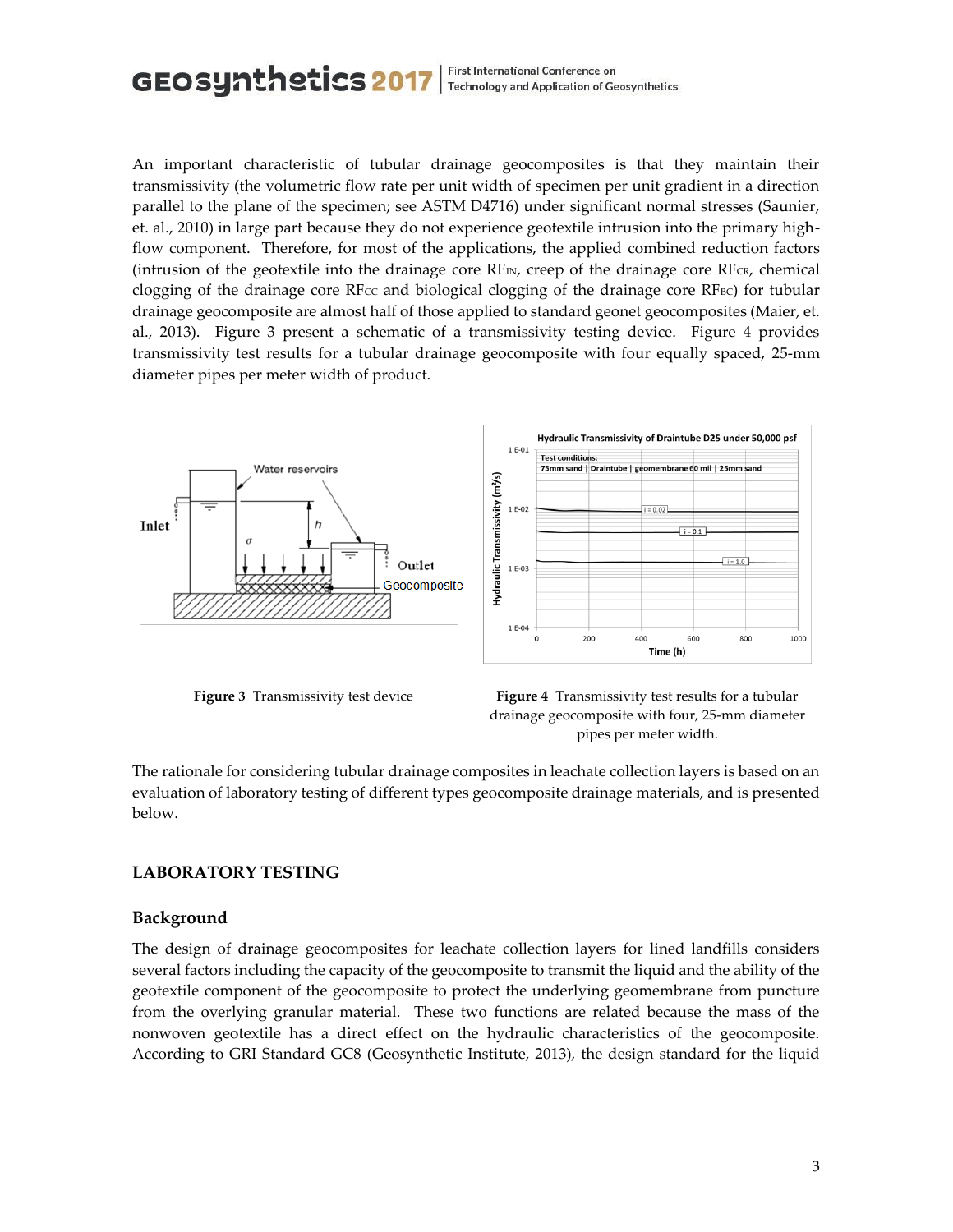conveyance performance of the drainage geocomposite is based on a 100-hour transmissivity test performed in accordance with ASTM D4716.

For design purposes, the results of ASTM D4716 are modified (i.e., reduced) to account for anticipated flow reductions. Recommended reduction factors are presented in GRI Standard GC8 and Part III of GSI White Paper #4 (Geosynthetic Institute, 2007). Because the aforementioned reduction factors do not address the geotextile component (other than its intrusion into the geonet core), reduction of the geotextile component as outlined in Part II of GSI White Paper #4 should also be applied.

Designers must be aware that the hydraulic testing of the drainage geocomposite should be performed using the nonwoven geotextile components selected to protect the underlying geomembrane from puncture due to the overlying granular soil. The procedure to select the required mass of the geotextile component of a drainage geocomposite should follow the steps defined in GSI White Paper #14 (Geosynthetic Institute, 2008), which is based on an extensive testing program. In this procedure, the mass of the geotextile (the presence of the drainage core is not considered) may be calculated from the anticipated loads applied to the geomembrane (reduced by a factor of safety) (i.e., allowable pressure) in consideration of the protrusion height of the granular soil (i.e., portion of the granular soil likely to exert a puncturing effect on the geotextile). In additional, there are several modification and reduction factors that should be applied. The modification factors address the shape, density, and arching characteristics associated with the granular soil. The reduction factors address long-term chemical/biological clogging and long-term creep. GSI White Paper #14 provides recommended modification and reduction factors and specifically indicates conditions (i.e., geotextile mass-protrusion height combinations) that are not recommended.

#### **Hydraulic Testing of Tubular Drainage Geocomposites**

It is acknowledged that tubular drainage geocomposites have not yet been used in landfill leachate collection systems in the US; however, these materials are used in leachate collection layers in African and European landfills. (Tubular drainage geocomposites have been used in the US for landfill gas collection and as the drainage layer in final cover systems.) Because of concerns relative to biological and chemical clogging for tubular drainage geocomposites, a testing program to assess the performance of tubular drainage geocomposites under anaerobic conditions (to simulate the atmosphere of a liner system) was developed for two non-hazardous landfills – one in France and the other in Morocco (Blond, 2013 and Riot, 2013, respectfully). For both sites, a tubular drainage geocomposite that included an anti-bacterial nonwoven geotextile (composed of special fibers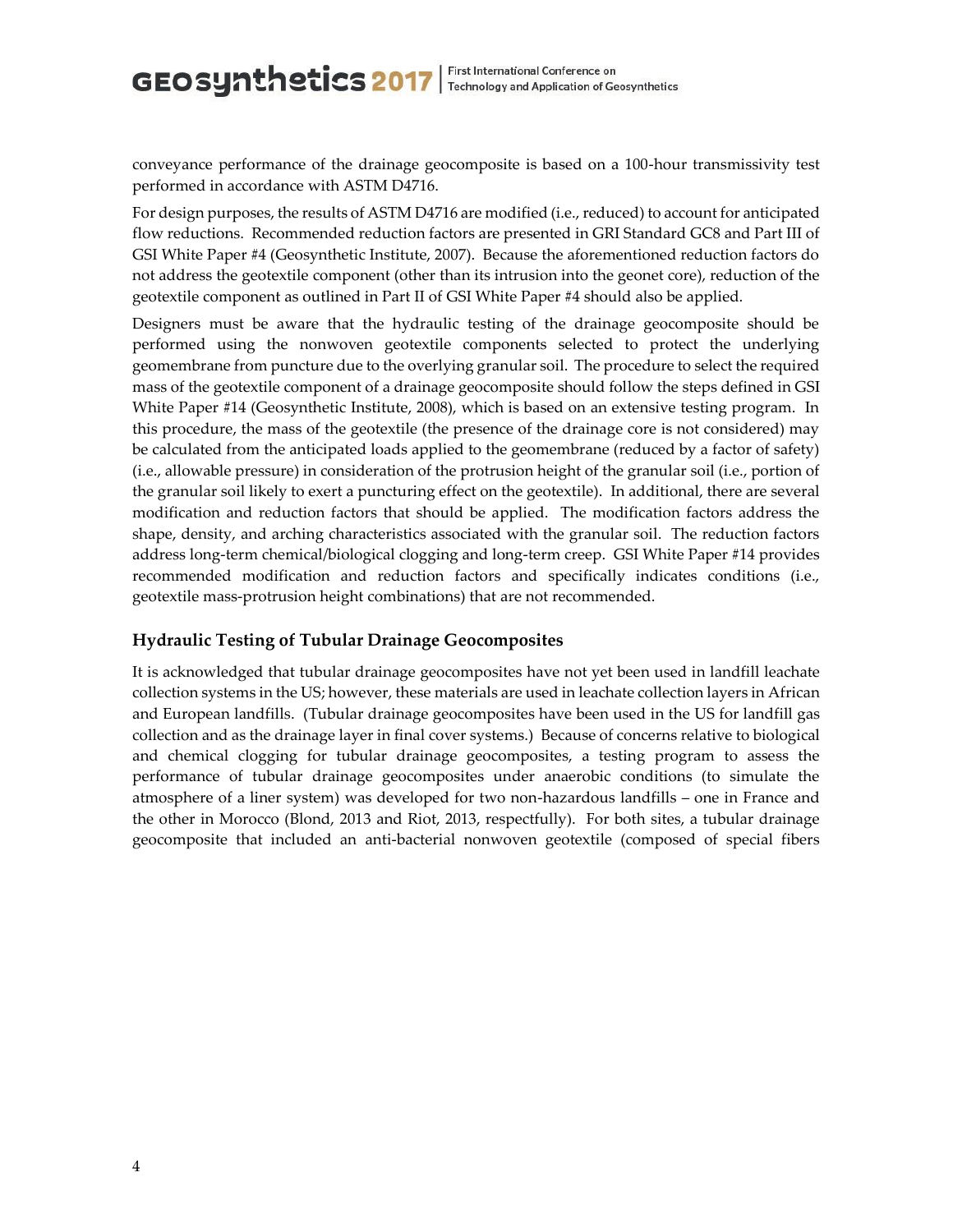including silver ions in their formulation as a biocide agent) as the upper layer was evaluated with site-specific leachate.

The apparatus used to test the tubular drainage geocomposite is shown in Figure 5 and an illustration of the apparatus is presented as Figure 6.

To evaluate the clogging potential of both the nonwoven geotextile and perforated pipes of the geocomposite, the following testing conditions were established:

- Constant normal load of 100 kPa on the geocomposite;
- Anaerobic conditions (cells always saturated with leachate);
- Fresh leachate directly pumped from a sump in the cell;
- Temperature maintained above 22°C (72°F);
- Same amount of leachate injected into each cell (about  $5.5 \text{ m}^3$  in 18 month, equivalent to a flow of 2 10-6 m<sup>3</sup> /s/m<sup>2</sup> to evacuate); and
- Each configuration was replicated 3 times.



**Figure 5** View of the test apparatus **Figure 6** Cross section of a test cell



For comparison, test cells filled with crushed gravel (20 to 40-mm [0.8 to 1.6-inch] diameter) were also included in the test program.

During the 18-month testing program the equivalent hydraulic conductivity of the material (velocity of the water into the cell under an average head of 0.15 m [6 inches]) in each test cell was measured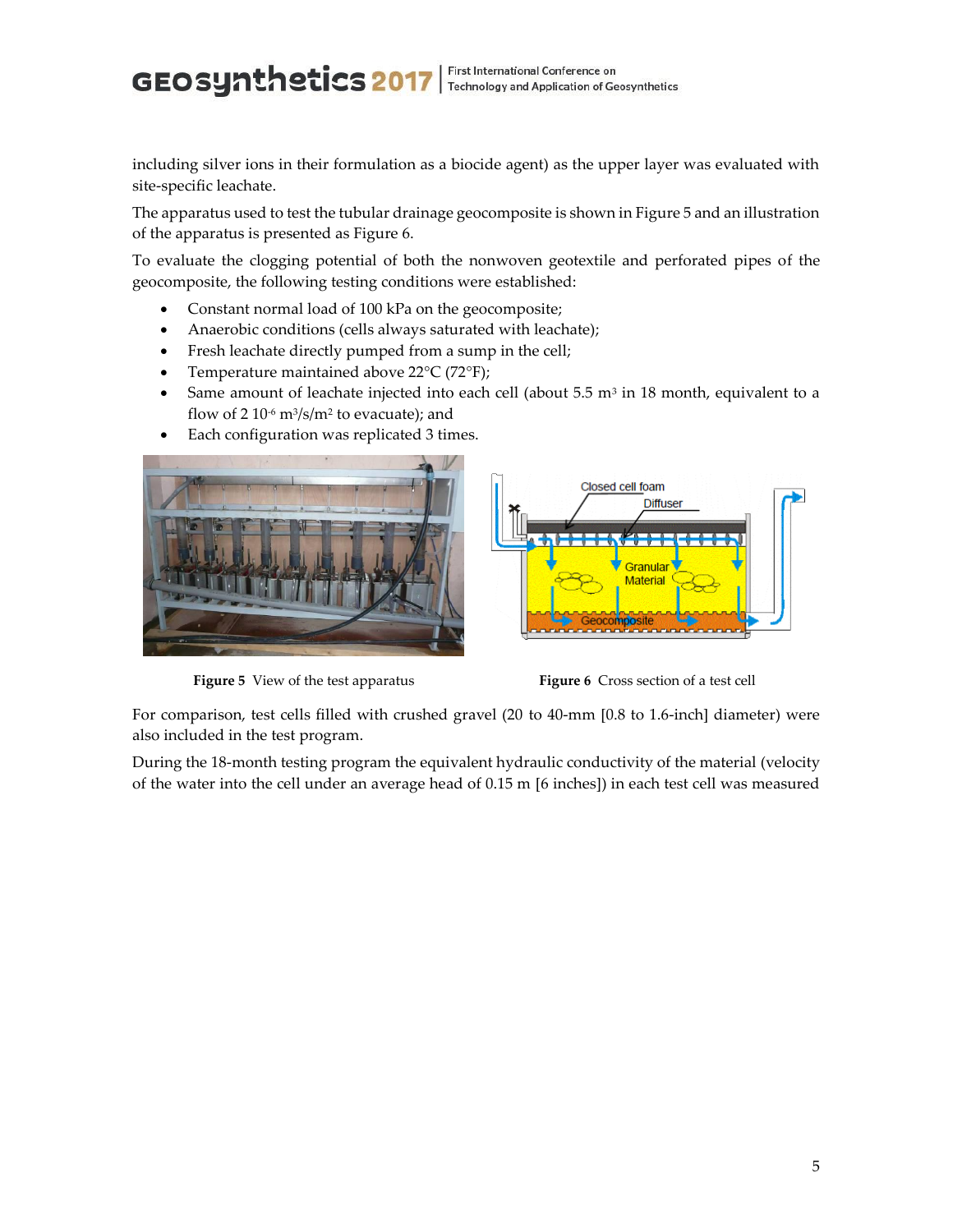over the time. Figure 7 shows the relative changes in the flow rate of the tubular drainage geocomposite and the gravel layer.



**Figure 7** Relative changes in the flow rate for both tubular drainage composite and crushed gravel, results from France and Morocco testing programs

As indicated in Figure 7, neither the geotextile filter nor the tube of the tubular drainage geocomposite appeared to clog during the 18-month test program. For both testing programs, the tubular drainage geocomposite exhibited the same or a better long term hydraulic behavior than the gravel layer. The residual long term flow capacity of the tubular drainage geocomposite is between 70% and 80% for the experiment in France (compared with 50% to 60% for the gravel) and between 40% and 50% for both tubular drainage geocomposite and gravel for the experiment in Morocco. The difference in results between France and Morocco testing programs is attributed to the different nature and organic content in the leachates.

#### **Geosynthetic Research Institute (USA)**

With the cooperation of a local (MSW) landfill owner in Pennsylvania, a long-term, comprehensive study to observe changes (if any) in system flow of various drainage geocomposites was performed (Fourmont and Koerner, 2017). The study used a similar testing apparatus to that used in France and Morocco, where the geocomposite is placed at the bottom of the cell under a 150-mm (6-inch) thick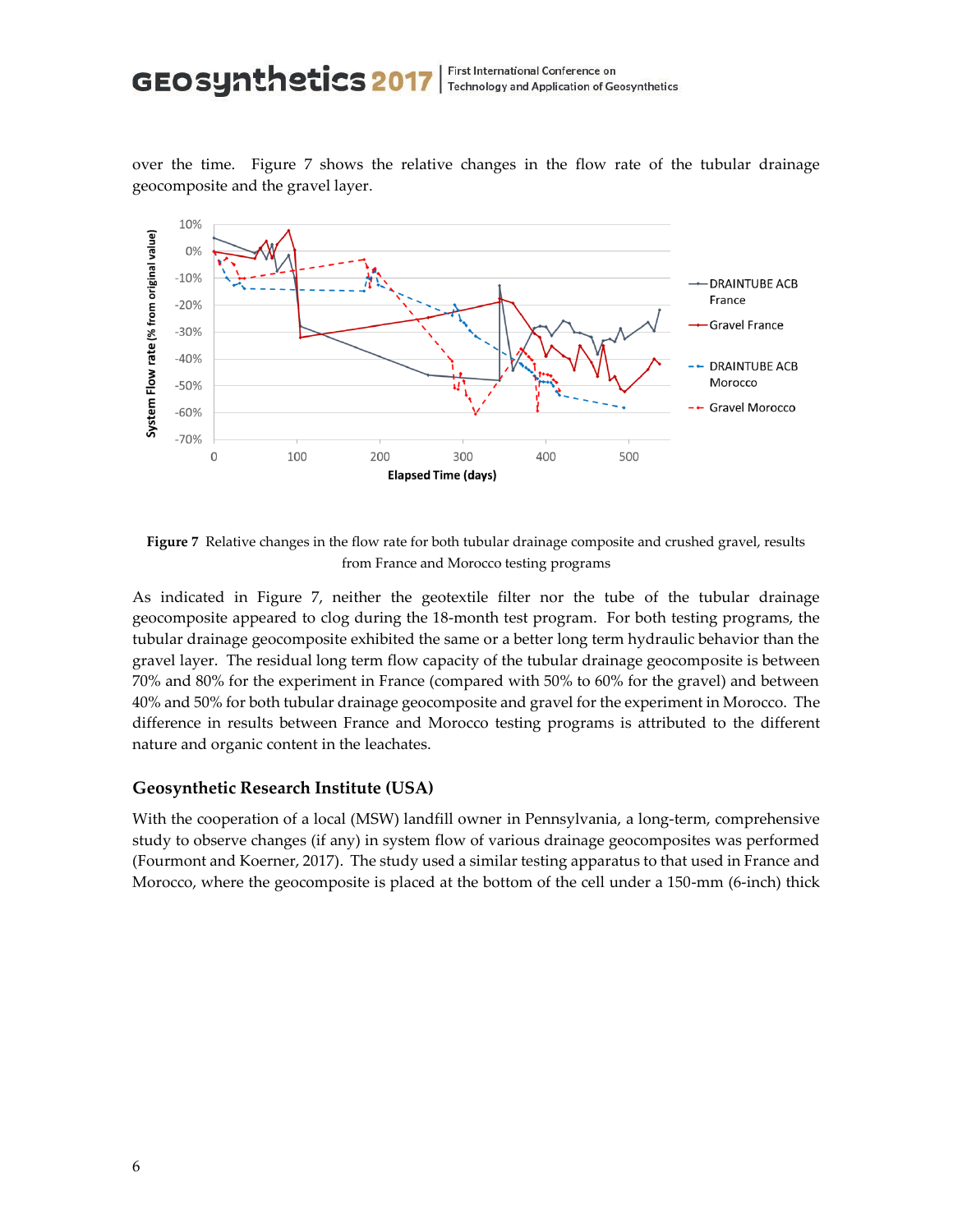layer of sand. For this study, an enclosure (see Figure 8) was constructed adjacent to the landfill leachate storage tanks to protect the flow boxes.



**Figure 8** Field shed containing test columns

The flow boxes were constructed in accordance with GRI Test Method GC1 (i.e., Soil-Filter Core Combined Flow Test) (Geosynthetic Institute, 1996). Figures 9 and 10 illustrate the flow box design and setup.



**Figure 9** Apparatus and box design **Figure 10** Constructed flow boxes

Each flow box was permeated weekly with leachate taken from the nearby leachate storage tank (Figure 10).

### **Geocomposites used for testing**

Several geocomposites comprised of different geotextile types with significantly different properties were studied. Among them, was a needle punched nonwoven geotextile made of polypropylene with staple fibers over a 6.4-mm (250-mil) thick biaxial geonet. Another was a tubular drainage geocomposite composed of a needle punched nonwoven geotextile with 25 mm (1-inch) diameter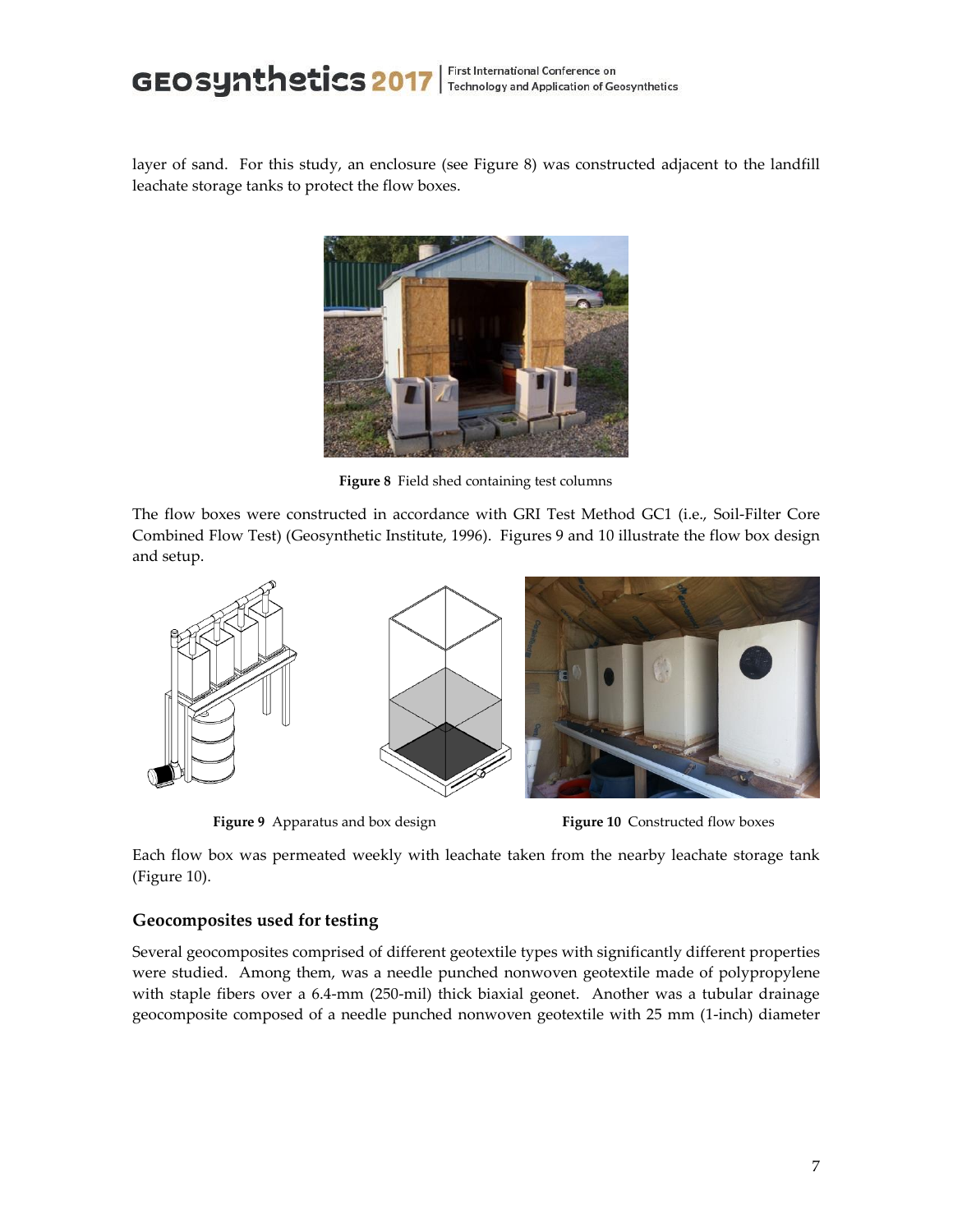mini-tubes tubes embedded in it. The materials are depicted Figure 11, and their test properties for the geotextiles components are provided in Table 1.



**Figure 11** Photographs of selected materials used in the experiments

| Property                     | Test Method | Units            | Nonwoven Needle<br>Punched over Geonet | Nonwoven Needle<br>Punched with Tube |
|------------------------------|-------------|------------------|----------------------------------------|--------------------------------------|
| Abbreviation                 | ---         |                  | NWNP <sub>w</sub> GN                   | NWNP w Tube                          |
| Mass per Unit Area           | ASTM D5261  | $g/m^2$          | 240                                    | 245                                  |
| Thickness                    | ASTM D5199  | mm               | 1.0                                    | 1.2                                  |
| <b>Apparent Opening Size</b> | ASTM D4751  | mm               | 0.31                                   | 0.36                                 |
| Permittivity                 | ASTM D4491  | sec <sup>1</sup> | 0.70                                   | 0.90                                 |
| <b>CRB</b> Puncture Strength | ASTM D6241  | kN               | 1.61                                   | 1.71                                 |

**Table 1** Test results of geotextile properties

The sand soil used over the drainage geocomposites for this study was a well graded concrete sand, classified as "SW" according to the United Soil Classification System (USCS) with 100% passing the US #4 sieve and very few fines (i.e., passing the US #200 sieve).

# **Test protocol**

The test protocol followed the GRI GC1 Test Method. The tests were run for three years with leachate obtained from a MSW Subtitle D landfill that was replenished with "fresh leachate" monthly. The leachate had a Chemical Oxygen Demand (COD) of 25,000 mg/l, Total Solids (TS) between 5,000 and 10,000 mg/l, a pH of 7.5, and a Biological Oxygen Demand (BOD5) of 10,000 mg/l. The temperature within the shed ranged from 10 to 55°C (50 to 131°F).

To simulate in-landfill conditions, on a weekly basis, leachate was applied to each flow box so that may permeate the drainage geocomposites under falling head conditions. The falling head within the flow boxes is believed to create a mix of both aerobic and anaerobic conditions. The flow rate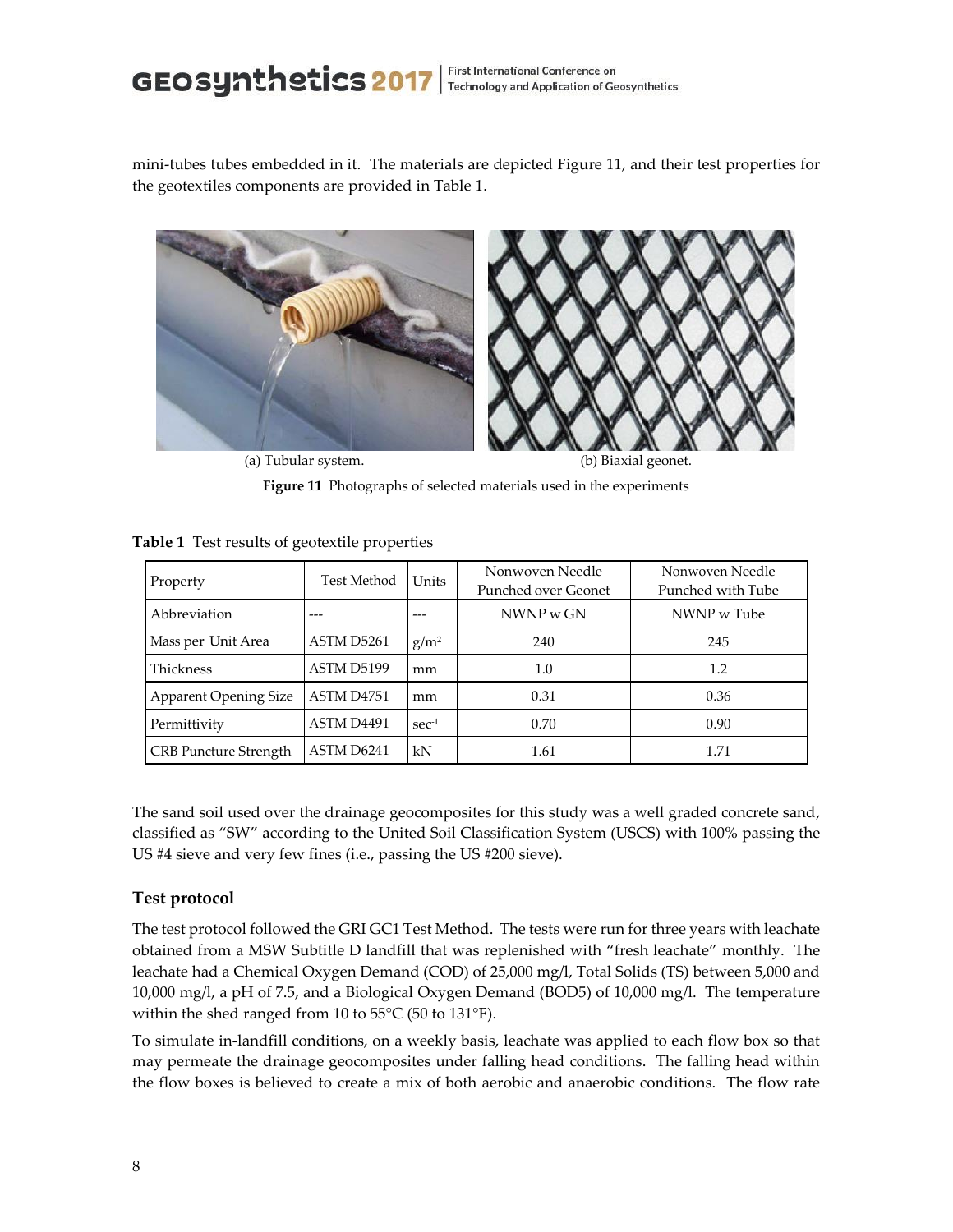through the system was obtained by measuring the time for one liter of leachate to drain (see Figure 12).



**Figure 12** Drainage from a flow box

### **Test results**

Test results for the geonet and tubular drainage geocomposites are presented in Figure 13. It should be noted that all boxes were exposed to the same conditions over the course of the study.



**Figure 13** Combined long-term flow curves for the two different geocomposite configurations

After three years of experimentation, the residual long term flow capacity of the tubular drainage geocomposite is about 75% whereas the one for the geonet composite is about 30%.